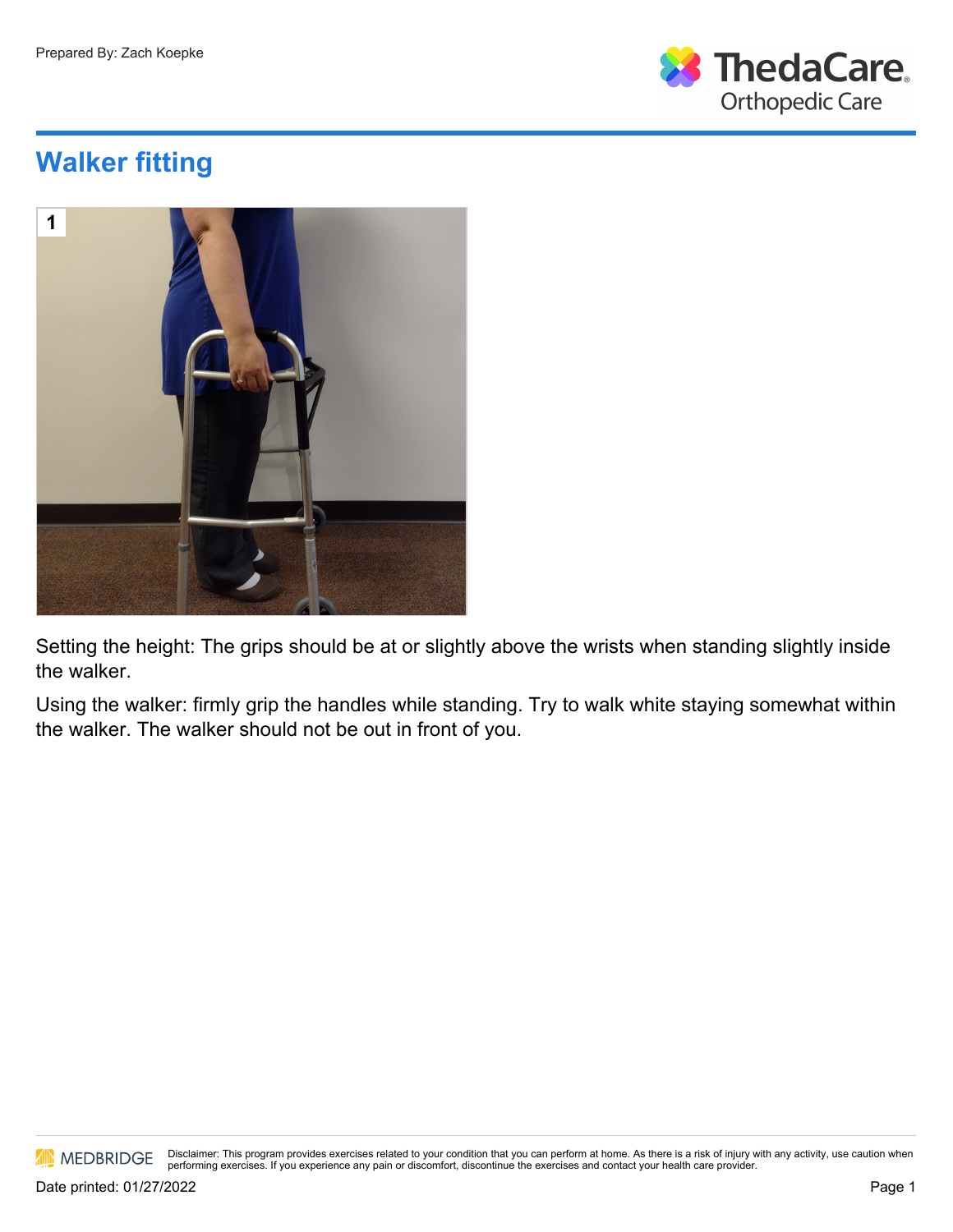## **Sit to Stand with Front Wheel Walker**



**IMAGE 3**

When transferring from sitting to standing, it is important to remember proper form to make your movements easier and prevent injury.

- If standing from a wheelchair, lock the brakes first.
- Sit upright on a bed or chair with your walker in front of you.
- Scoot towards the edge of the chair, placing your feet flat on the floor.
- Lean your torso forward, bringing your nose in front of your toes and press up into a standing position using arms and legs.
- As you stand up, move your hands from the armrests on the chair to the handles on the walker (Image 2).

To return to a seated position:

• Begin standing in front of the chair, so the backs of your legs are touching the seat.

Disclaimer: This program provides exercises related to your condition that you can perform at home. As there is a risk of injury with any activity, use caution when **AN MEDBRIDGE** performing exercises. If you experience any pain or discomfort, discontinue the exercises and contact your health care provider.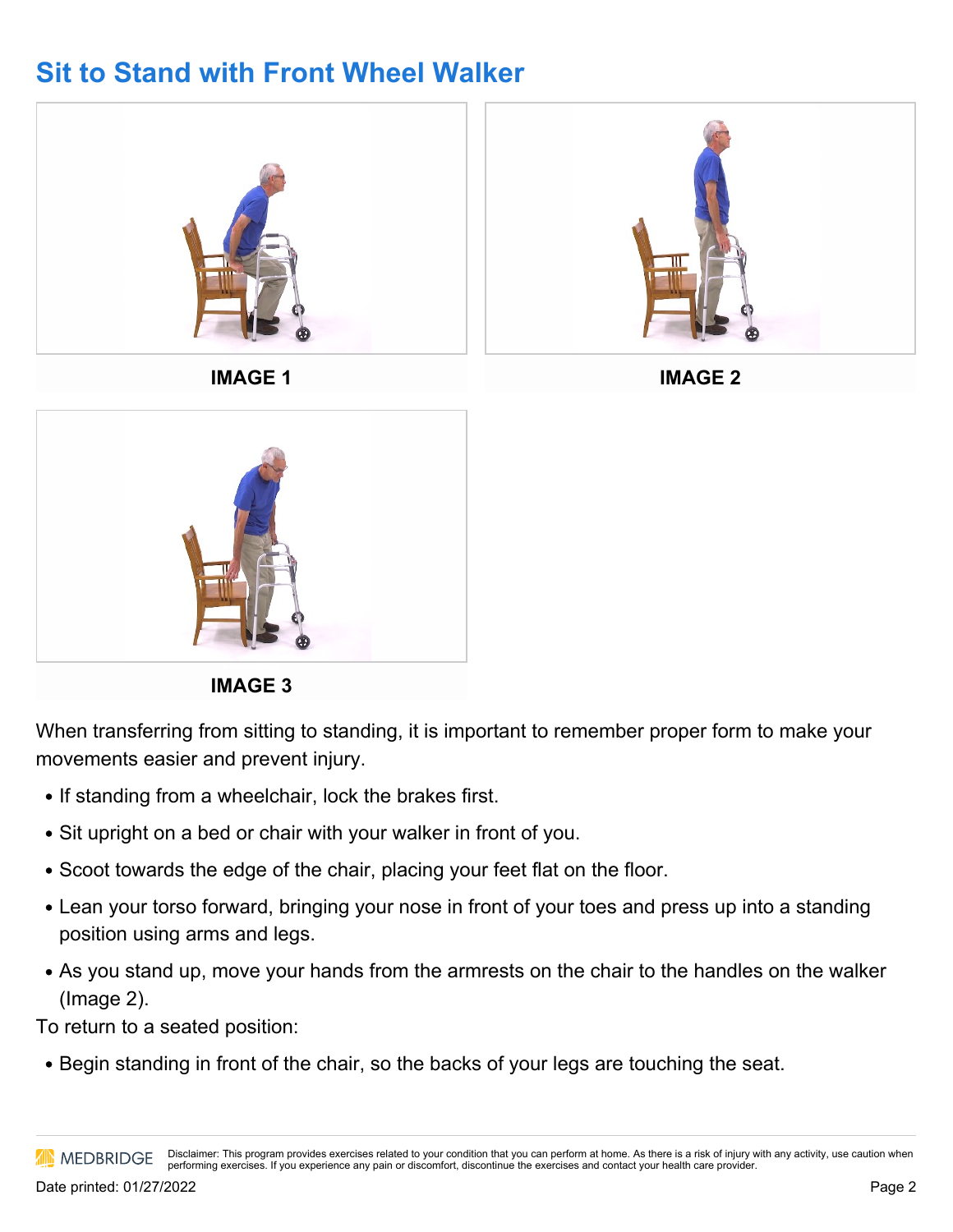• Reach back with your hands as you bend your hips and slowly sit your bottom back toward the chair (Image 3).

## **Walking with a Front Wheel Walker - Partial Weight Bearing**



**Step 1: Push your walker forward.**



**Step 2: Use arms for support as you step forward with your affected leg.**



**Step 3: Step forward with your unaffected leg.**

Your doctor has instructed you to be **Partial Weight Bearing**: When you stand or walk, you can place some of your weight on your affected leg. Your doctor will tell you how much weight is okay.

Using a walker can help you stay balanced and keep weight off of your affected leg. Be sure to follow any specific instructions from your healthcare provider.

- Begin standing with your walker in front of you, holding onto the handles of the walker.
- Push your walker forward at arms length, so the back legs of the walker are even with your toes.
- Use your arms for support as you step forward with your affected leg. Your foot should land in the frame of the walker. Only put as much weight on your affected leg as your doctor instructed and use your arms to support the rest of your body weight.

Disclaimer: This program provides exercises related to your condition that you can perform at home. As there is a risk of injury with any activity, use caution when **AN MEDBRIDGE** performing exercises. If you experience any pain or discomfort, discontinue the exercises and contact your health care provider.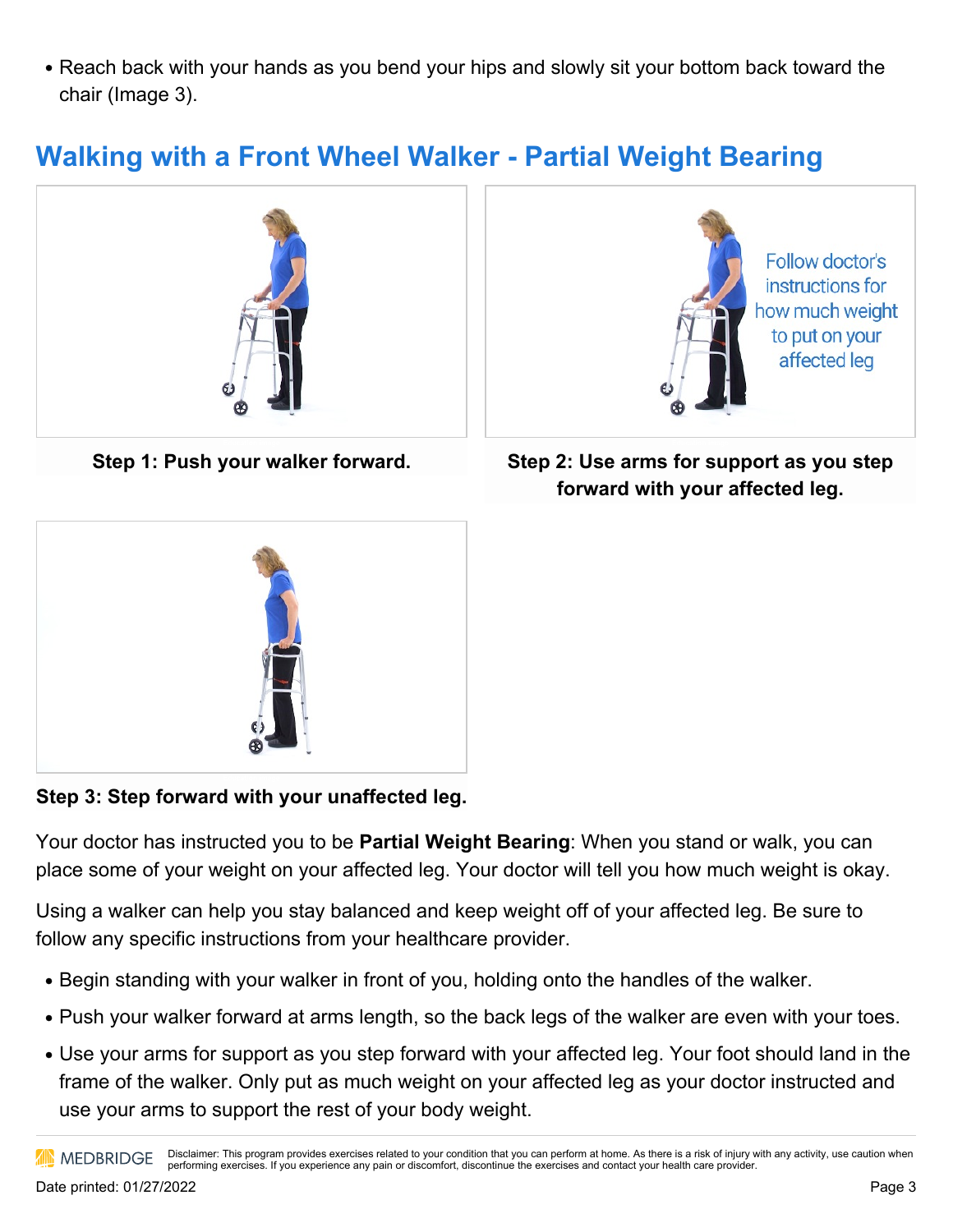- Lastly, step forward with your unaffected leg to bring your feet together.
- Repeat this pattern as you walk.

Tips:

- Make sure all four legs of the walker are level on the ground before you take a step.
- Look forward as you walk. Do not look down at your feet.

## **Going Up and Down Stairs with Walker**



**IMAGE 1**



**IMAGE 2**



**IMAGE 3**

When going up stairs with a walker, it is important to remember proper form to make your movements easier and prevent injury.

- Begin facing the stairs with your walker folded in one hand and your other hand resting on the railing. Make sure to stand as close to the bottom of the stairs as possible (Image 1).
- Wedge the front wheel of your walker at the bottom of the next step, keeping the back wheel on the ground.

Disclaimer: This program provides exercises related to your condition that you can perform at home. As there is a risk of injury with any activity, use caution when **MEDBRIDGE** performing exercises. If you experience any pain or discomfort, discontinue the exercises and contact your health care provider.